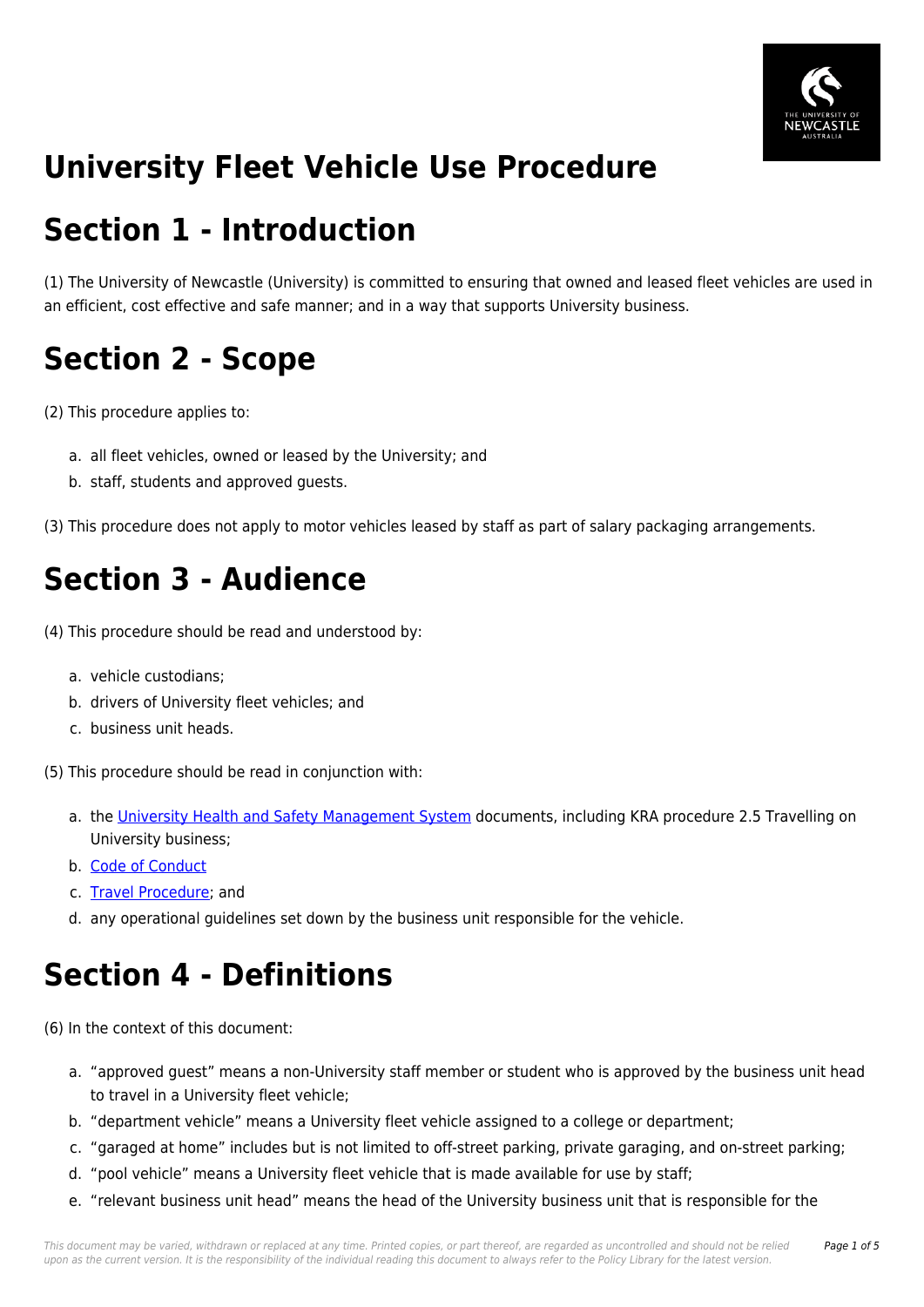University fleet vehicle;

- f. "vehicle custodian" means a staff member who is responsible for the day to day management of the fleet vehicle/s; and
- g. "University fleet vehicles" means vehicles, either owned or leased by the University, that are used for official University business.

## **Section 5 - Conditions of Use**

#### **Eligible Drivers**

(7) Each fleet vehicle is classified as a pool vehicle or a department vehicle, and as such, cannot be assigned to the exclusive use of one person.

(8) Vehicles can be driven by students or approved guests (for University business purposes) subject to prior written approval from the relevant business unit head.

(9) Note, the University will permit international drivers licence holders to drive a University fleet vehicle, subject to written approval from the relevant business unit head, providing this is in accordance with the jurisdictional requirements of the state in which any driving will occur.

### **Driver Responsibilities**

(10) Before driving the vehicle, drivers must:

- a. conduct a visual inspection of the vehicle prior to travel and report any damage to the vehicle custodian prior to the vehicle use;
- b. familiarise themselves with the processes outlined in the Driver Information Kit (located in the vehicle), specifically in relation to roadside assistance and accident management; and
- c. when towing trailers / equipment, ensure that:
	- i. the vehicle to be towed is in good condition and meets requirements for restraining loads;
	- ii. the vehicle to be towed is appropriately insured; and
	- iii. the manufacturer's towing limits are adhered to at all times.
- (11) When driving University fleet vehicles, drivers must:
	- a. comply with all relevant legislation, including jurisdictional licencing requirements for the state in which any driving will occur;
	- b. comply with all relevant University policies;
	- c. drive in a safe manner;
	- d. hold a current and valid driver's licence, excluding learners permits, and drive to any conditions of their licence;
	- e. action any accidents or damage to the vehicle, regardless of whether any injury was sustained, in accordance with the Accident Management process outlined in the Driver Information Kit contained in the vehicle. In addition, notification should be provided to the vehicle custodian as soon as reasonably practical; and
	- f. not use fleet vehicles for private purposes.

(12) Vehicles must be returned with no less than half a tank of fuel. Drivers must re-fuel using the provided fuel card in the vehicle.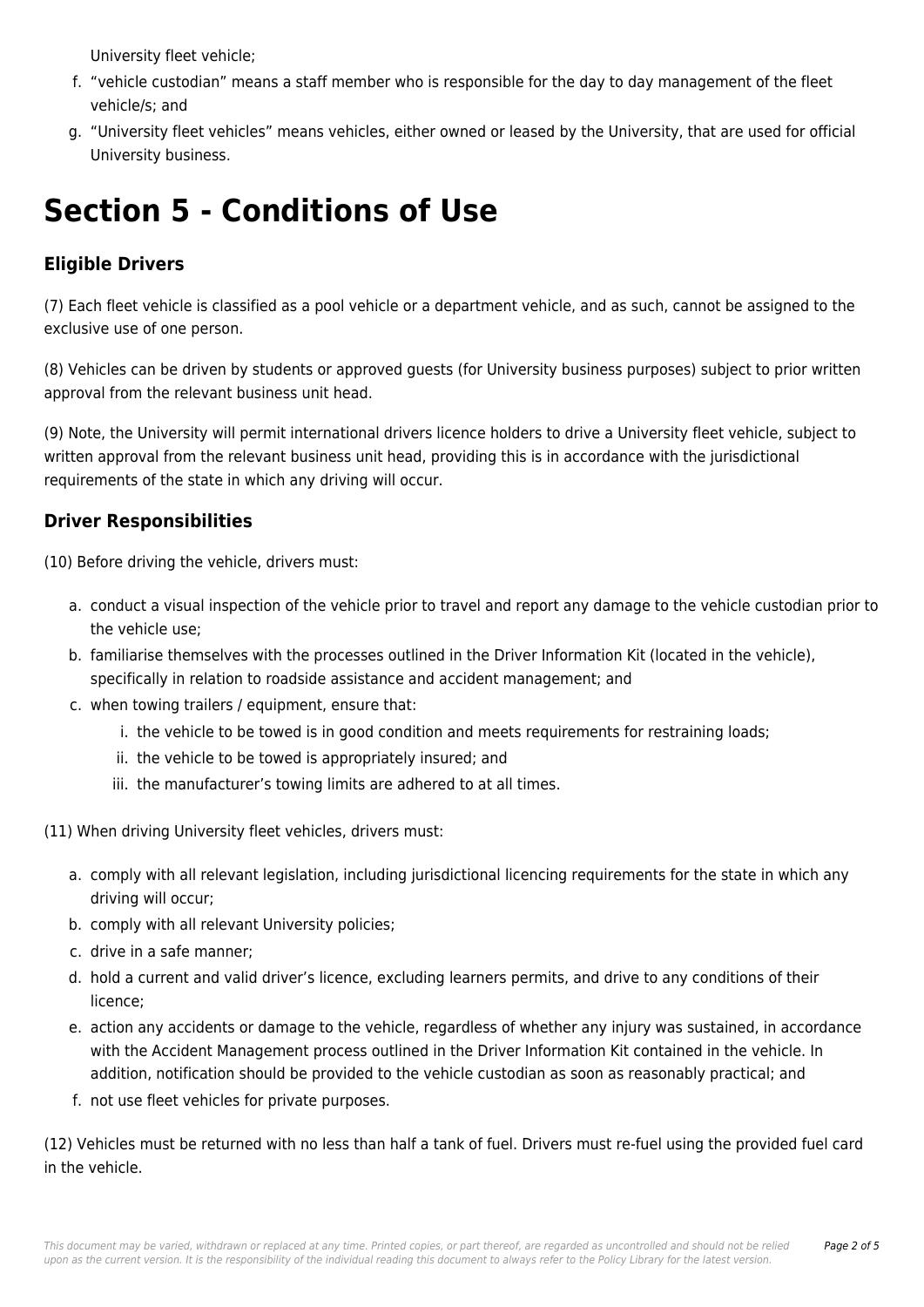(13) The transport of non-University related passengers (e.g. family, friends, hitch-hikers etc) in University vehicles, except for approved guests, is prohibited.

(14) Smoking in University fleet vehicles is strictly prohibited.

(15) University fleet vehicles may only be garaged at home where it would not be practical to do otherwise. (For example, an early offsite business meeting the following day; or a late finish that does not practically allow for the vehicle to be returned to campus). When garaged at home the vehicle is not to be used for any private purposes while in the driver's possession overnight. The relevant business unit head responsible for the vehicle must provide approval for the fleet vehicle to be garaged at home.

(16) Except for assistance / support dogs, pets or other animals are not permitted in University vehicles unless required for research or business needs. Accordingly, where animals are required to be transported, this must only occur in an air-conditioned vehicle, and with the animal appropriately restrained according to state road rules and any relevant legislation.

(17) Drivers of University fleet vehicles must take responsibility for any traffic or parking fines that are imposed on the University fleet vehicle whilst the vehicle is in the driver's possession.

(18) Drivers must:

- a. return fleet vehicle keys to the vehicle custodian upon cessation of use;
- b. ensure the cleanliness of the fleet vehicle is commensurate with the condition in which it was received at the beginning of its use; and
- c. park returned fleet vehicles to their designated parking bay on campus.

### **Section 6 - Vehicle Maintenance Standards**

(19) Vehicles must be:

- a. serviced in accordance with the manufacturer's specifications and by an authorised service provider; and
- b. maintained in a safe and roadworthy condition.

(20) Any damages or faults must be repaired appropriately and in a timely manner. For leased vehicles, repairs should be done in accordance with the leasing providers fair, wear & tear guide prior to the end of the lease.

(21) All standard passenger vehicles will be replaced after a period of 5 years. Heavy duty and commercial vehicles will be assessed for replacement on a case by case basis.

## **Section 7 - Reporting Accidents or Incidents**

(22) Motor vehicle accidents or incidents in a University fleet vehicle must be acted on immediately, as per the Accident Management Process outlined in the Driver Information Kit, contained in the vehicle.

# **Section 8 - Hygiene Protocol**

(23) The following cleaning protocols must be upheld:

a. all vehicles must be professionally cleaned on a regular basis, as deemed reasonable, to reduce work health and safety risks and to uphold vehicle maintenance;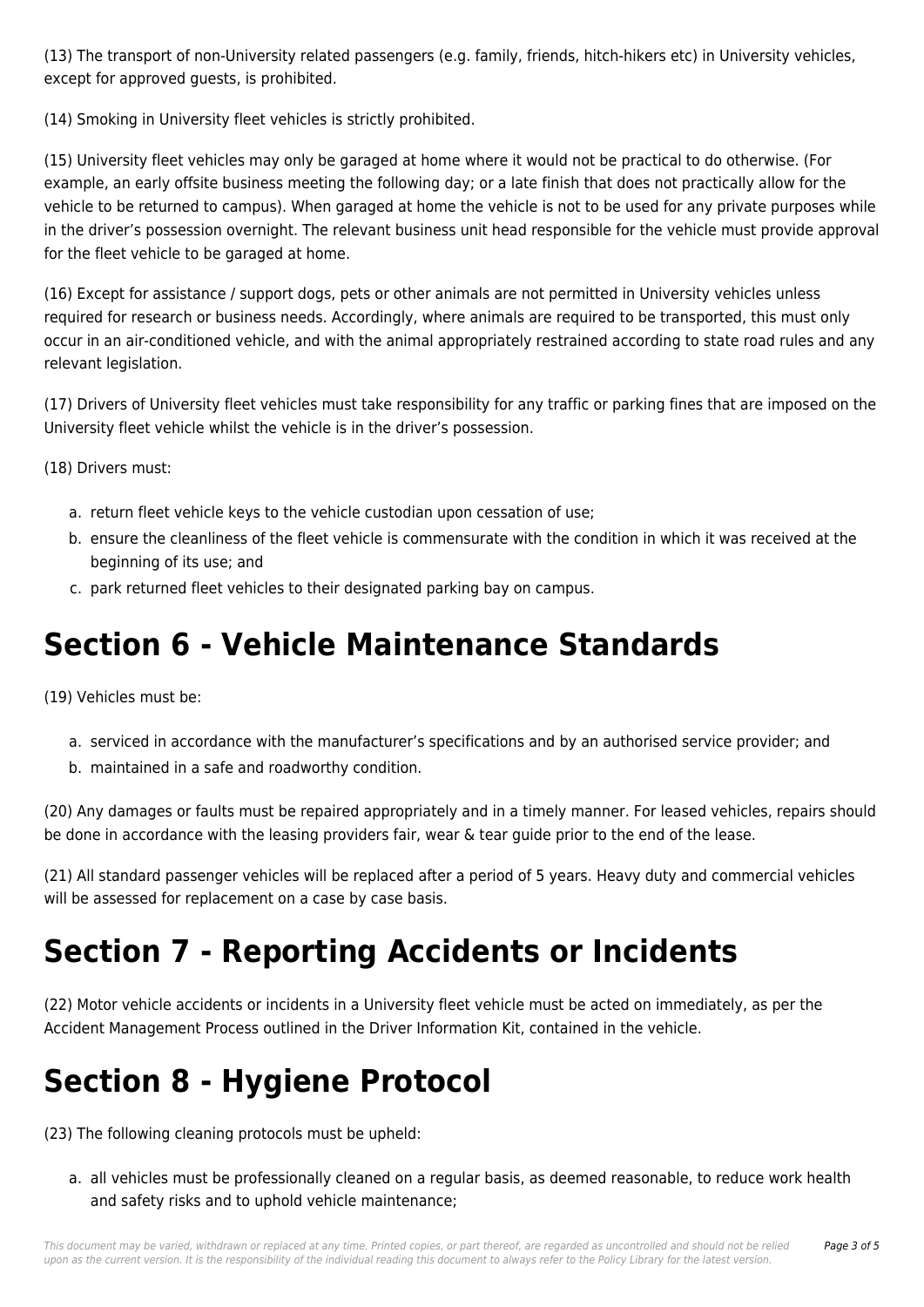- b. all vehicles must be kept free of loose items and rubbish; and
- c. drivers are to be provided with appropriate sanitisation resources to ensure that the vehicle is cleaned before and after each use.

### **Section 9 - Custodians**

(24) Vehicle custodians are responsible for:

- a. the day to day management of the vehicle/s to which they are assigned;
- b. ensuring that all drivers are:
	- i. aware of the responsibilities outlined in this procedure;
	- ii. familiar with the individual operating requirements of the vehicle (e.g. fuel type, features etc);
- c. capturing the drivers licence details of each driver, in accordance with relevant privacy statutory obligations, in the event that an infringement notice needs to be assigned to the driver;
- d. ensuring that vehicle keys and fuel cards are stored in a secure location, with controlled access;
- e. ensuring logbook records are kept up to date and are appropriately filed for record keeping;
- f. receiving notifications of any servicing/inspection requirements and actioning them in line with the manufacturers recommendation;
- g. ensuring that the vehicle is kept clean, in a safe and roadworthy condition, and that any repairs are completed within a timely manner;
- h. regularly conducting vehicle safety inspections to ensure that any damage is repaired appropriately;
- i. familiarising themselves with the processes outlined in the Driver Information Kit in relation to arranging repairs, roadside assistance, and accident management; and ensuring that a copy of the Driver Information Kit is kept in the vehicle at all times in the event that a driver needs to access it; and
- j. ensuring the hygiene protocols are appropriately implemented, as per Section 8.